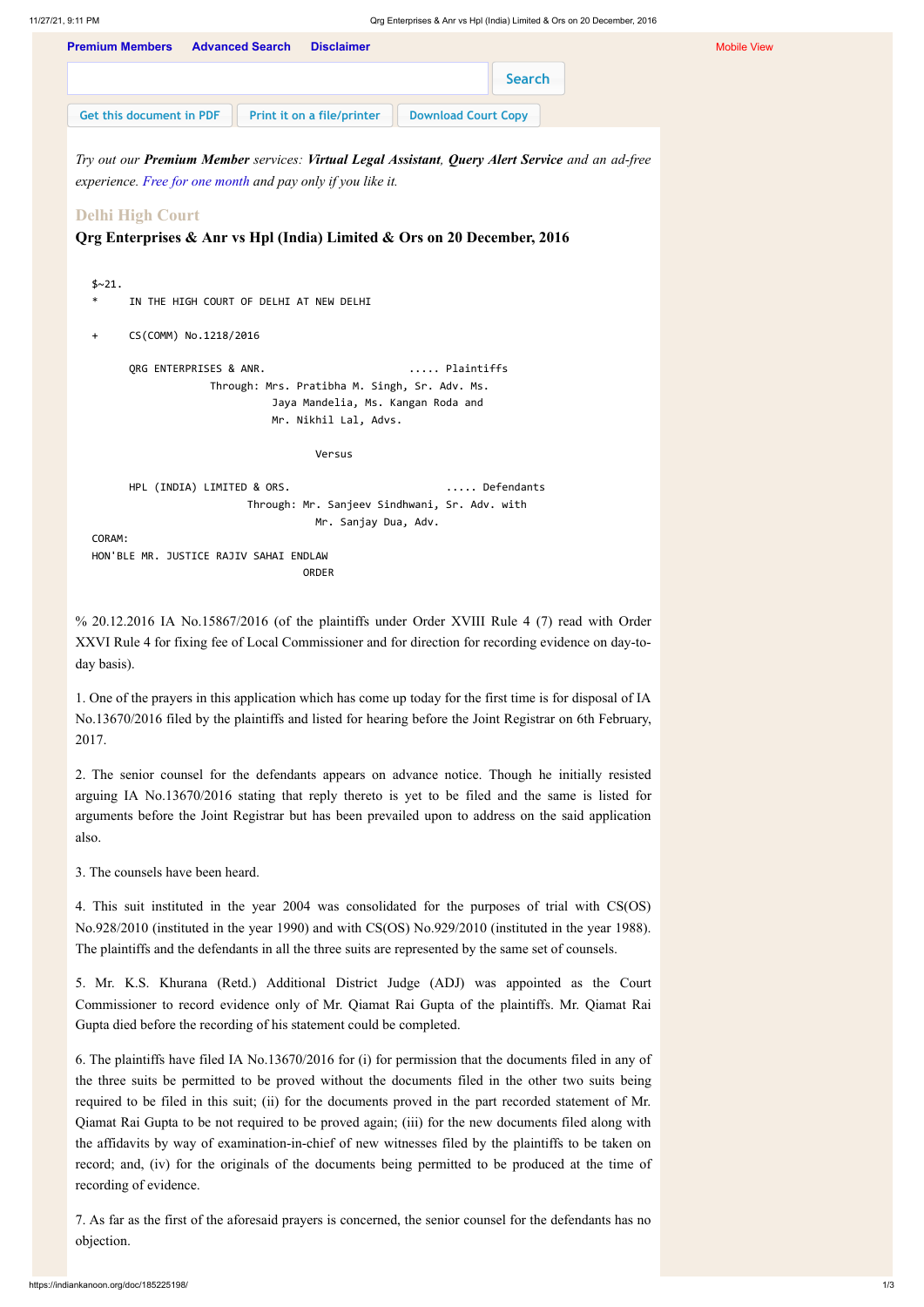8. The second of the aforesaid prayers cannot be permitted in law. Once the statement of Mr. Qiamat Rai Gupta has not been completed, it is not to be read in evidence and any documents proved by him cannot be read in evidence without being proved again by the witnesses now to be examined by the plaintiffs inasmuch as the defendants did not complete the cross examination of Mr. Qiamat Rai Gupta.

9. As far as the fourth of the aforesaid prayers about producing the originals at the time of recording of evidence is concerned, the same is also in accordance with Aktiebolaget Volvo Vs. R. Venkatachalam 160 (2009) DLT 100 and the senior counsel for the defendants has no objection.

10. With respect to the third of the aforesaid prayers, the senior counsel for the defendants objects to the filing of fresh documents now. On enquiry as to what is the nature of the said documents it is stated that the claim of the plaintiffs in the suits is of the trademark "HAVELL"S" being a well-known trademark; the question whether "HAVELL"S" was a well-known trademark as claimed in the plaints in the suits instituted in the years 1988, 1990 and 2004 has to be tested on the anvil of the position existing as on that date and the documents now filed by the plaintiffs of subsequent dates since the pendency of the suit can have no bearing on the question whether on the date of institution of the suit the trademark was well-known or not.

11. I am unable to agree with the contention of the senior counsel for the defendants. The Court cannot shut its eyes to the fact that, even if for the reason of delays of the parties, the suits have remained pending since 1988, 1990 and 2004. The mandate of the Court under the Code of Civil Procedure, 1908 (CPC) (See Order VII Rule 7 of the CPC) is to take notice of subsequent events while passing the order/decree. Merely because a suit has remained pending for decades, a plaintiff cannot be called upon to file a fresh suit to be able to get relief as may be entitled to on the date of decision of the suit.

12. The senior counsel for the defendants has then contended that no reasons have been given for the delay in filing of documents.

13. The senior counsel for the plaintiffs responds by contending that owing to the suits remaining pending for long and the confusion of three suits, the documents remained to be filed and further contends that most of the documents sought to be filed now are documents of a date subsequent to the institution of the suits. The senior counsel for the plaintiffs has also stated that the Court Commissioner appointed for recording of evidence can record the objection as to the new documents filed. Reliance in this regard is placed on the order dated 6th April, 2010 in FAO(OS) No.216/2010 titled Exide Industries Ltd. Vs. Exide Corporation USA.

14. I am unable to agree with the last of the aforesaid contentions of the senior counsel for the plaintiffs. A document not filed within the time prescribed for filing thereof is as good as not on record and the question of any of the parties to a litigation being permitted to prove the same does not arise. The order of the Division Bench cannot be read as sought to be done.

15. The senior counsel for the plaintiffs has also referred to the amendment to Order XIX of the CPC by the Commercial Courts, Commercial Division and Commercial Appellate Division of High Courts Act, 2015 and contends that Order XIX Rule 6 (e)(iv) as applicable to the Commercial Courts Act permits filing of new documents along with the affidavit as well.

16. Order XIX Rule 6 (e)(iv) is as under:-

"6. Format and guidelines of affidavit of evidence.-- An affidavit must comply with the

## form and requirements set forth below:

.......

## (e) an affidavit should--

(i) have the pages numbered consecutively as a separate document (or as one of several documents contained in a file);

(ii) be divided into numbered paragraphs;

(iii) have all numbers, including dates, expressed in figures; and

(iv) if any of the documents referred to in the body of the affidavit are annexed to the affidavit or any other pleadings, give the annexures and page numbers of such documents